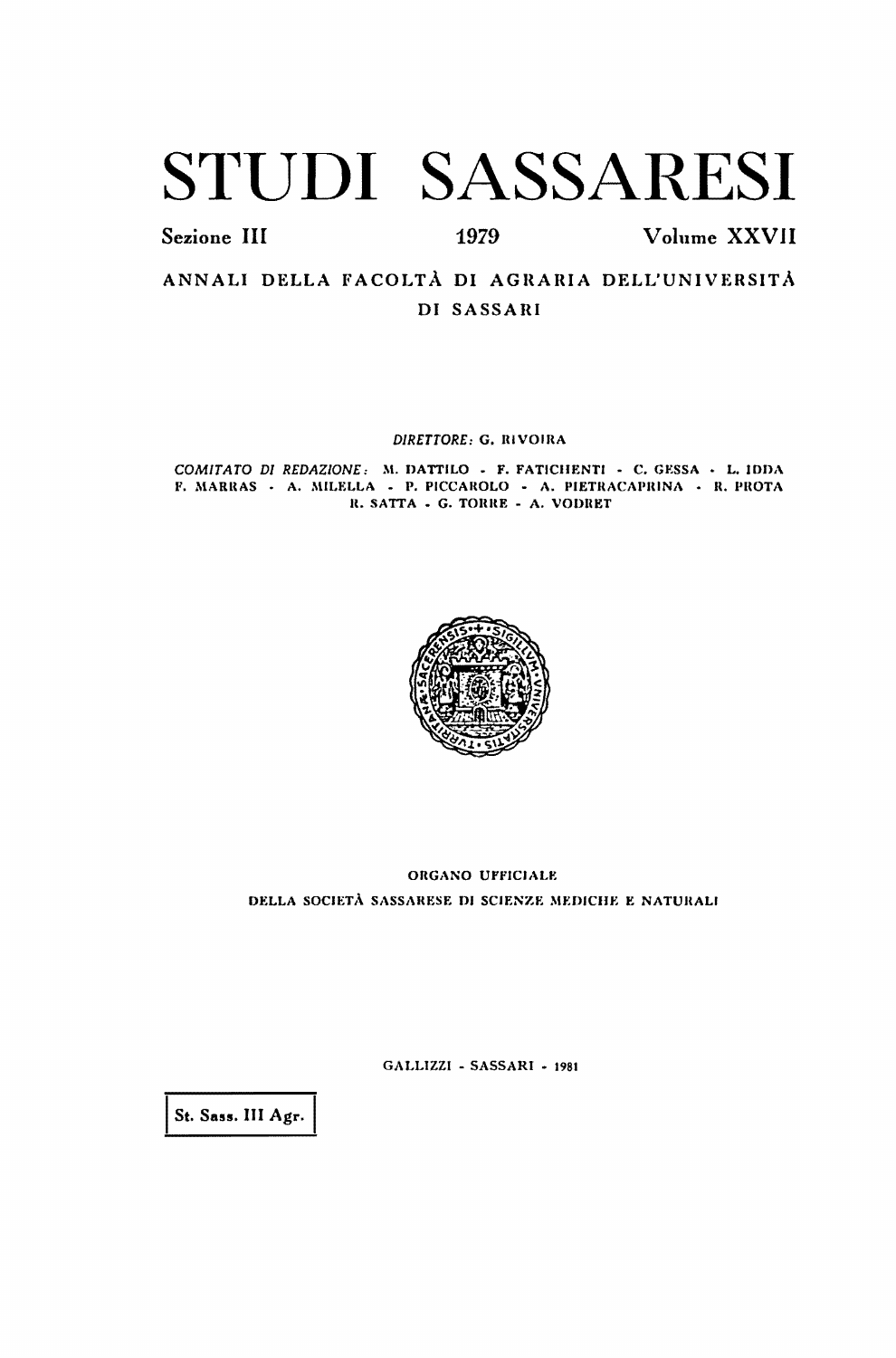Istituto di Mineralogia e Geologia, Università di Sassari, Italy

## First observations on the saline content of the precipitations in some stations in Sardinia  $(Italy)^*$

#### BRUNO DETTORI

### *Foreword and work objective*

During the last few years the problem of the saline contribution from rainfall has been the subject of study of many researchers throughout the world. Many data have in faet been eollected to evaluate the polluting effect of the precipitations and numerous studies conducted on their chemica} composition in order to individuate the enrichment factors of the various ions.

A knowledge of the ehemical eomposition of these waters has proved useful for evaluaiing the eontribution of nutritional elements to plants and for a better interpretation of the water-roek interaction ehemism of the underground water circulations. An accurate interpretation of the latter factor leads to a more precise evaluation of several parameters such as the depth reached underground by these waters, how long they remain ihere; type of reservoir crossed and the mixing ratio between deep and shallow waters.

The salt content from rainfall and other elements earried through the air to the ground by the winds are sometimes responsible for the anomalous ionic ratios in shallow and deep circulation waters. It is rather difficult to evaluate the chemical composition of these 'waters without a precise knowledge of the values of these contributions.

Many authors have studied this problem on an international level: SUGAWARA (1954) and KOMABAYASI (1962) found aerosol enrichment factors that area apparently proportional to the atomic weights of the ions (Table  $\bar{I}$ ), while others (SUHAWARA, KOMABAYSI, 1954; 1962; VINOGRADOV, 1959

<sup>\*</sup> Lavoro eseguito nell'ambito del Progetto Finalizzato Energetica del CNR sottoprogetto Geotermia.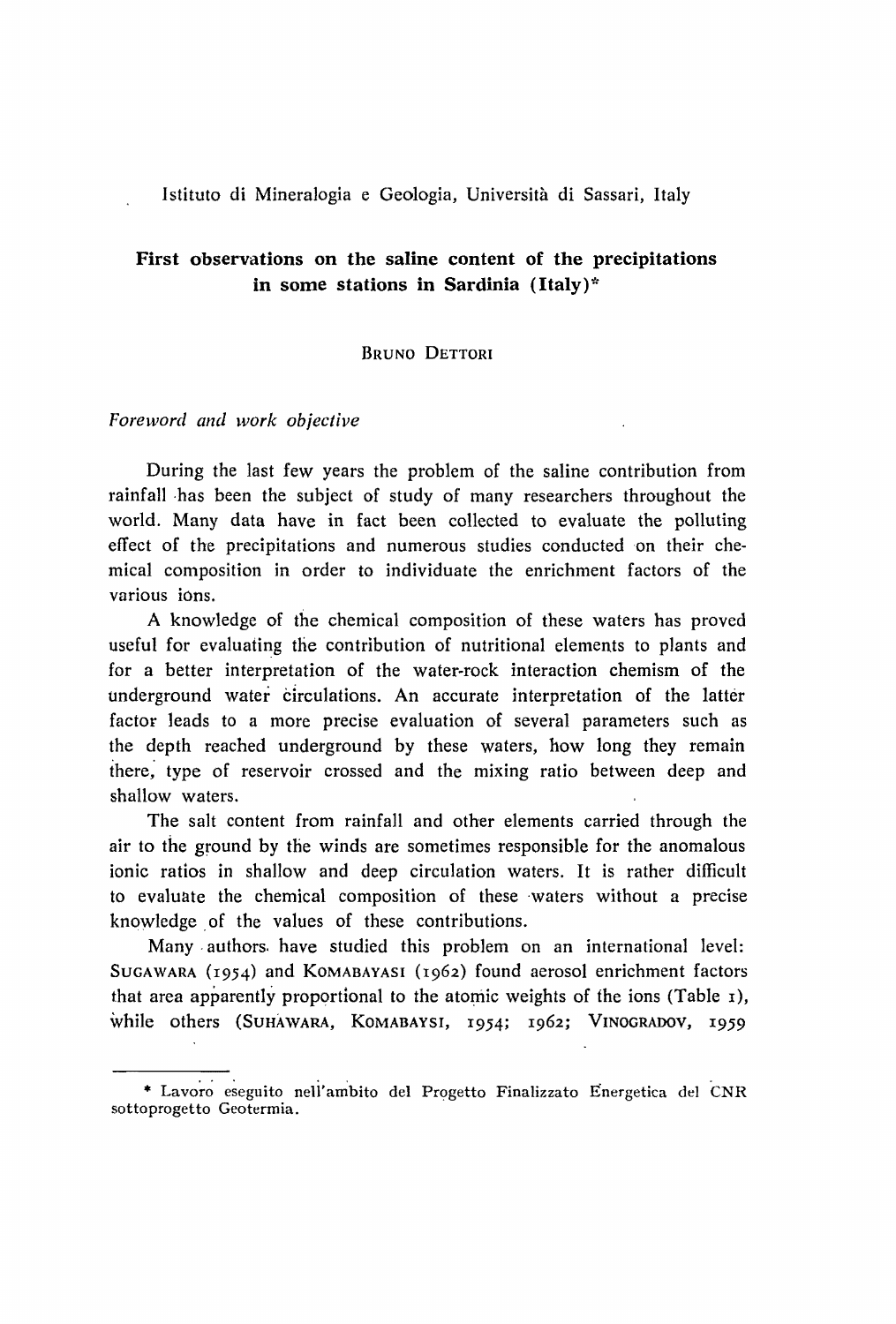| Enrichment factor |                                                  |  |  |  |  |  |  |  |  |
|-------------------|--------------------------------------------------|--|--|--|--|--|--|--|--|
| 2.85              |                                                  |  |  |  |  |  |  |  |  |
| 1.20              |                                                  |  |  |  |  |  |  |  |  |
| 0.98              | Data from KOMABAYASI (1962)                      |  |  |  |  |  |  |  |  |
| 3.80°             |                                                  |  |  |  |  |  |  |  |  |
| 1.00              | <sup>o</sup> Calculated da NEEV and EMERY (1967) |  |  |  |  |  |  |  |  |
| 30.000            |                                                  |  |  |  |  |  |  |  |  |
| 1.61              |                                                  |  |  |  |  |  |  |  |  |
| 8.50              |                                                  |  |  |  |  |  |  |  |  |
|                   |                                                  |  |  |  |  |  |  |  |  |

Table 1 - *Aerosol enrichment factors relative lo chlorine.* 

| Ion                                   | Average content (ppm) | X/C1  | X/Br    |
|---------------------------------------|-----------------------|-------|---------|
| <sup>C1</sup>                         | 19370                 | 1,000 | 298.000 |
| Na                                    | 10770                 | 0.567 | 162.477 |
| Mg                                    | 1300                  | 0.068 | 19.569  |
| Ca                                    | 409                   | 0.022 | 6.154   |
| $\bf K$                               | 388                   | 0.019 | 5.846   |
| Br                                    | 65                    | 0.003 | 1.000   |
| $SO_{4}$                              | 2710                  | 0.143 | 41.692  |
| HCO,<br><b>CONTINUES OF CONTINUES</b> | 139                   | 0.007 | 2.138   |

Table 2 - *lonic ratios in average oceanic water (Salinity 35151)* 

and DUCE et al., 1963) noted that the aerosols deriving from the Ocean have different ionic ratios from those of the Ocean itself (Table 2).

These authors are in disagreement with regard to the factors responsible for this fractionation; there is a150 considerable disparity in their data, with differences between snow and rainfall, variations with distance from the Ocean, geographic position etc.

Sardinia being an island its circulation waters have peculiar chemical characteristics that are mainly tied to the fact that the precipitations are chloride-enriched (from direct observation of rainfall we deduce that about 180 kg/ha of chlorine ion falI annually).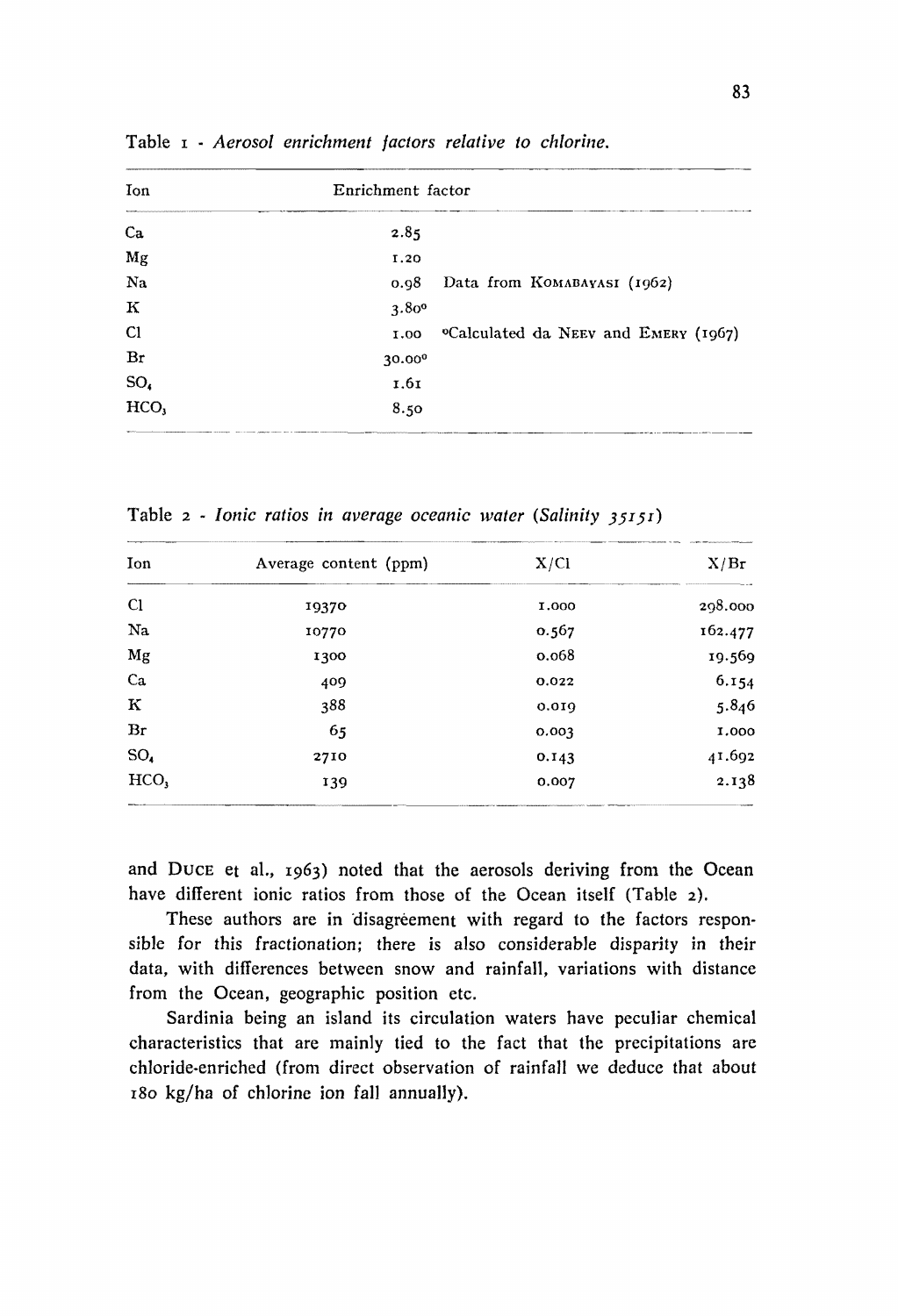The uniformity of these saline contents has been evaluated by continuous checks in nine pluviometric stations mainly distributed over the northern sector of Sardinia (Fig. I). The precipitations were sampled daily and sealed in polythene containers for monthly analysis.



Fig. 1 - Location of pluviometric stations.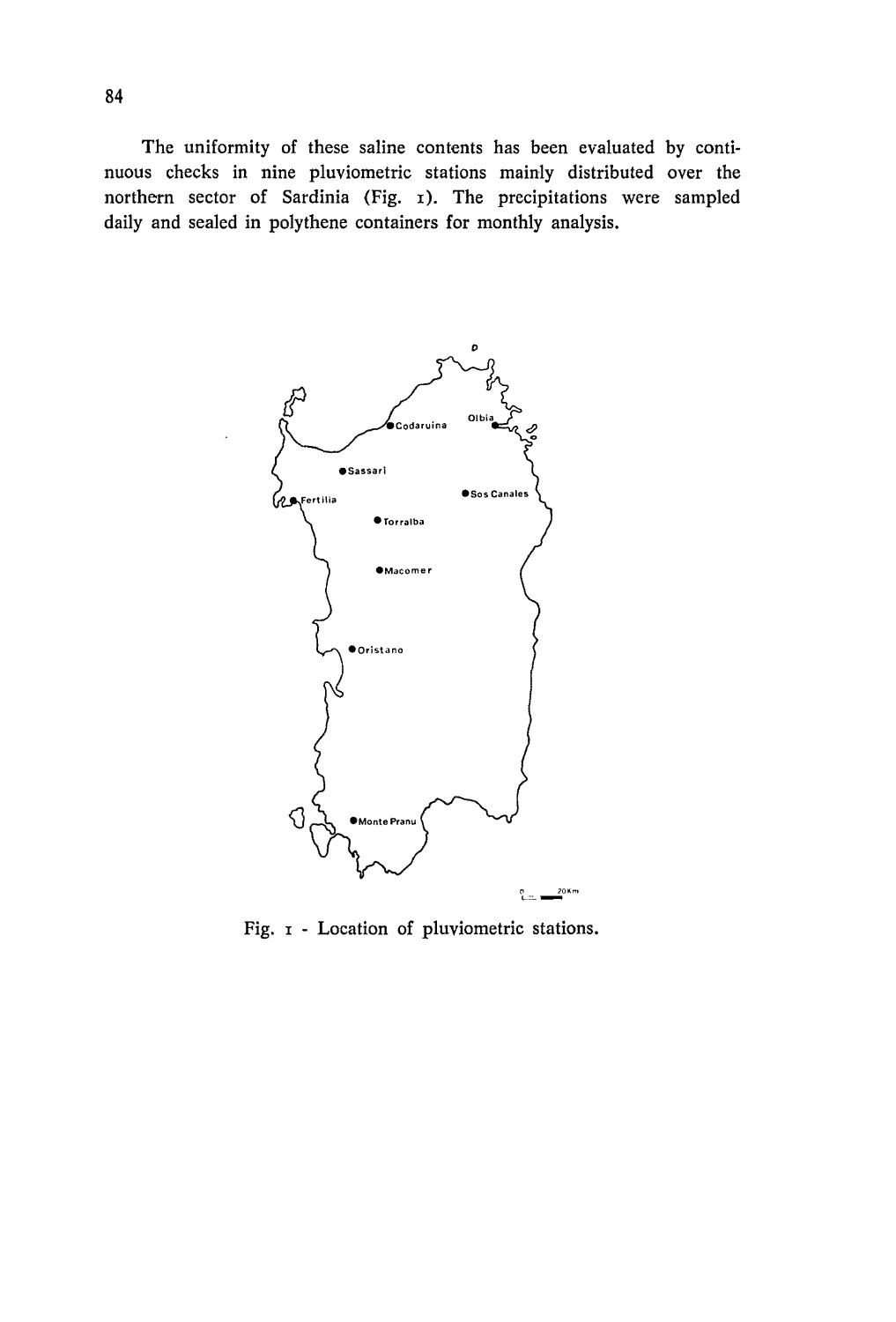The nine stations are listed in Table  $3$ , which also reports the sampling period, elevation above sea-Ievel and coordinates.

|       | No. Station   | Sampling<br>period | Elevation<br>$m$ a.s.l. | Coordinates                                        |                      |  |  |  |
|-------|---------------|--------------------|-------------------------|----------------------------------------------------|----------------------|--|--|--|
|       | 1 Codaruina   | $Dec - June$       | 15                      | $40^{\circ}$ 55' 35'' 3° 37' 35''                  |                      |  |  |  |
|       | 2 Fertilia    | Jan - June         | $\mathbf{Q}$            | $40^{\circ}$ 35' 38'' $4^{\circ}$ 09' 54"          |                      |  |  |  |
|       | 3 Macomer     | Dec - June         | 572                     | 40° 16' 01'' 3° 40' 14"                            |                      |  |  |  |
|       | 4 Monte Pranu | $Jan - June$       | 47                      | $39^{\circ}$ 05' $36''$ $3^{\circ}$ 51' 50"        |                      |  |  |  |
| $5 -$ | Olbia         | Apr - June         | 15                      | $40^{\circ}$ 54' 05''                              | $2^0$ 56' 00"        |  |  |  |
| 6     | Oristano      | $Jan - June$       | 12                      | $39^{\circ}$ 54' $08''$                            | $3^{\circ}$ 49' 55'' |  |  |  |
|       | 7 Sassari     | Oct - May          | 224                     | $40^{\circ}$ $43'$ $02''$ $3^{\circ}$ $53'$ $55''$ |                      |  |  |  |
| 8     | Sos Canales   | Nov - May          | 713                     | $40^{\circ}$ 33' 07'' 3° 08' 18"                   |                      |  |  |  |
|       | 9 Torralba    | Jan - May          | 352                     | $40^{\circ}$ 30' $47'$ ' 3 <sup>o</sup> $41'$ 08"  |                      |  |  |  |

Table 3 - *Pluviometric stations* 

It should be noted that the stations of Sassari, Torralba, Macomer, Fertilia and Codaruina are sited within towns or cities, Sos Canales near the Sos Canales dam near Buddusò, Olbia near the airport, Oristano near the farm of the Istituto di Coltivazioni Arboree of the University of Sassari and, final1y, Mt. Pranu near the Pranu dam.

The chemio-physical analyses of pH and conductivity and the chemical analyses of Ca, Mg, Na, K, Cl,  $SO<sub>4</sub>$  and  $HCO<sub>3</sub>$  were conducted in the laboratory. The methods used for these analyses are those reported in the Standard Methods booklet.

The data are shown in Table 4. along with a weight average of the results for each station.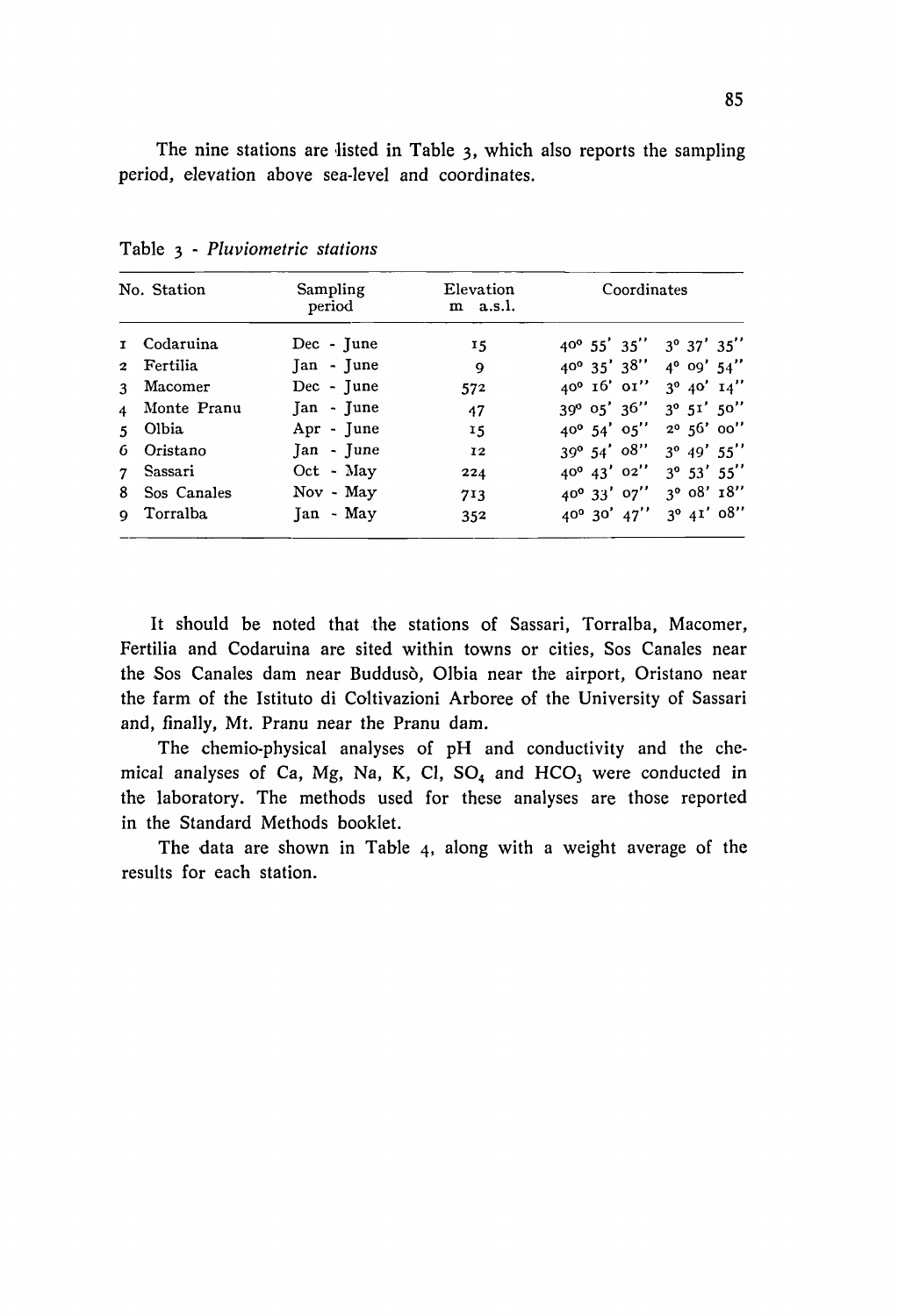Table 4 - *Analitical data on waters from the pluviometric stations* CODARUINA Elevation 15 m a.s.l.

| Period       | Rain-<br>fall<br>mm | pН     | Cond.<br>a<br>$25^{\circ}$ C<br>μS | Ca<br>mg/l | Mg<br>mg/l        | Na.<br>mg/l               | ĸ<br>mg/l | HCO.<br>mg/l     | $SO_{4}$<br>mg/l | Cl<br>mg/l | Sali-<br>nity<br>mg/l |
|--------------|---------------------|--------|------------------------------------|------------|-------------------|---------------------------|-----------|------------------|------------------|------------|-----------------------|
| December     |                     | 83 6.4 | 105                                |            |                   | 3.40 1.65 8.65 0.80 18.31 |           |                  |                  | 9.70 31.95 | 65.30                 |
| January      | 28                  | 6.5    | 60                                 |            | $3.10 \quad 0.80$ | 3.90 0.52 18.31           |           |                  | 10.37            | 14.90      | 42.74                 |
| February     | 85.                 | 6.3    | 135                                | 4.40       | 2.20              |                           |           | 14.60 1.20 18.31 | 11.50            | 35.50      | 78.55                 |
| March        | 50                  | 6.3    | 78                                 | 2.01       | 0.90              | 7.20                      | 0.75      | 18.31            | 5.30             | 17.75      | 43.06                 |
| April        | 45                  |        | $6.5$ 220                          | 5.12       | 3.40              |                           |           | 26.35 1.81 18.31 | 14.00            |            | 60.35 120.18          |
| May          | 98                  | 6.7    | 125                                | 2.38       | 2.17              |                           |           | 16.60 1.07 12.20 | 7.40             |            | 35.50 71.22           |
| June         | 19                  | 6.8    | 108                                |            |                   | 14.00 0.72 5.60           |           | 0.75 12.20       | 13.87            |            | 17.75 58.79           |
| Total mm     | 408                 |        |                                    |            |                   |                           |           |                  |                  |            |                       |
| Weight aver. |                     | 6.47   | 122                                |            | $3.85$ $1.88$     | 13.10                     | 1.03      | 16.55            | 9.69             | 33.05      | 70.92                 |

FERTILIA Elevation 39 m a.s.l.

| Period                       | Rain-<br>mm | fall pH    | Cond.<br>a<br>$25^{\circ}C$<br>μS | Ca<br>mg/l | Mg<br>mg/l | Na<br>mg/l                 | к<br>mg/l | HCO,<br>mg/l                | SO.<br>mg/l | СI<br>mg/l  | Sali-<br>nity<br>mg/l |
|------------------------------|-------------|------------|-----------------------------------|------------|------------|----------------------------|-----------|-----------------------------|-------------|-------------|-----------------------|
| January                      |             | 90 6.2 195 |                                   |            |            |                            |           | 4.60 2.80 17.00 1.20 24.41  | 15.00 46.15 |             | 98.95                 |
| February                     | 95          | 6. I       | 155                               |            |            | 5.40 2.80 18.40 2.20 24.41 |           |                             | 19.25       | 35.50       | 95.75                 |
| March                        |             | 50 6.1 120 |                                   |            |            | 1.60 1.25 10.60 0.52 30.51 |           |                             | 6.60        | 24.85       | 60.67                 |
| April                        | 38          | 6.3        | 160                               |            |            | 1.64 2.20 17.80 1.00 24.41 |           |                             | 11.37       | 42.60       | 88.81                 |
| May                          | 73          |            | $6.9$ 180                         |            |            | 2.24 2.40 22.60 1.28 30.51 |           |                             | 14.75       | 46.15       | 104.67                |
| June                         | 8           |            | $6.9$ 228                         |            |            |                            |           | 19.40 3.40 16.20 5.60 36.61 |             | 14.75 31.95 | 109.60                |
| Total mm 354                 |             |            |                                   |            |            |                            |           |                             |             |             |                       |
| Weight aver. $6.3 \quad 167$ |             |            |                                   | 3.92       |            |                            |           | 1.71 17.69 1.47 26.81       | 14.51 39.58 |             | 91.94                 |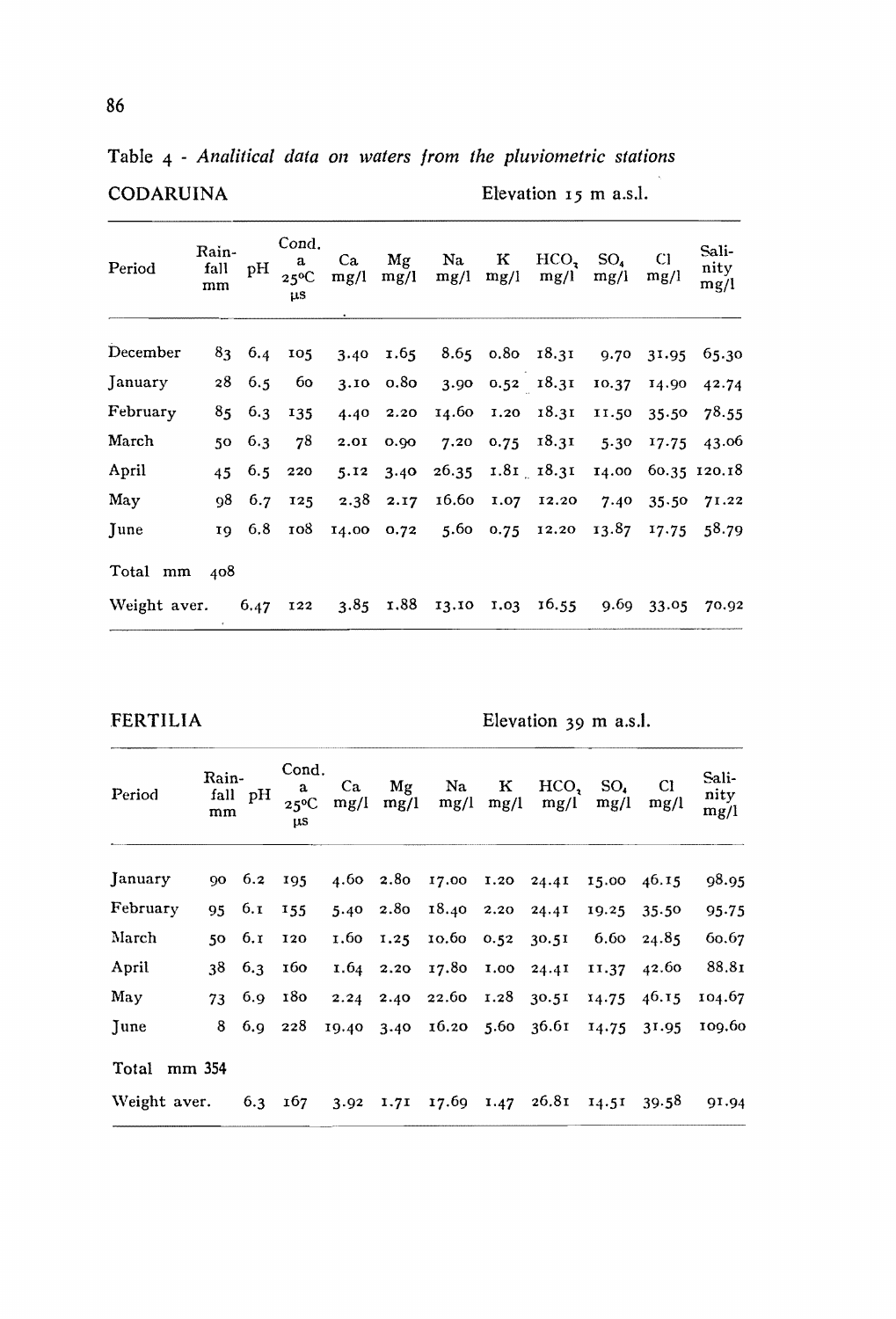| MACOMER      |                     |      |                                           |            |            | Elevation $572$ m a.s.l. |           |              |                  |            |                                 |  |
|--------------|---------------------|------|-------------------------------------------|------------|------------|--------------------------|-----------|--------------|------------------|------------|---------------------------------|--|
| Period       | Rain-<br>fall<br>mm | pН   | Cond.<br>a<br>$25^{\circ}$ C<br><b>US</b> | Ca<br>mg/l | Mg<br>mg/l | Na<br>mg/l               | к<br>mg/l | HCO,<br>mg/l | $SO_{4}$<br>mg/l | C1<br>mg/l | Sali-<br>nity<br>$\frac{mg}{l}$ |  |
| December     | 19                  | 6.4  | 360                                       | 6.85       | 6.95       | 10.50                    | 2.50      | 18.31        | 28.80            | 95.85      | 160.60                          |  |
| January      | 90                  | 5.8  | 63                                        | 2.40       | 1.20       | 8.40                     | 0.42      | 6.10         | 8.70             | 21.30      | 45.47                           |  |
| February     | 100                 | 6.0  | 82                                        | 2.40       | 1.40       | 10.00                    | 0.60      | 6.10         | 6.20             | 24.85      | 48.50                           |  |
| March        | 96                  | 5.5  | 45                                        | 0.68       | 0.60       | 5.80                     | 0.27      | 12.20        | 3.75             | 14.20      | 31.40                           |  |
| April        | 81                  | 5.8  | <b>QI</b>                                 | 1.37       | 1.40       | 10.80                    | 0.74      | 12.20        | 8.37             | 28.40      | 57.18                           |  |
| May          | 98                  | 5.6  | 150                                       | 1.27       | 2.92       | 14.60                    | 0.68      | 6.10         | 8.85             | 31.95      | 63.32                           |  |
| June         | 73                  | 6.2  | 55                                        | 2.64       | 0.59       | 6.80                     | 0.34      | 12.20        | 5.00             | 14.20      | 35.67                           |  |
| Total mm     | 557                 |      |                                           |            |            |                          |           |              |                  |            |                                 |  |
| Weight aver. |                     | 5.82 | 92                                        | $1.93 -$   | 1.58       | 9.54                     | 0.57      | 9.25         | 7.57             | 25.23      | 51.04                           |  |
|              |                     |      |                                           |            |            |                          |           |              |                  |            |                                 |  |

**MONTE PRANO** Elevation 47 m a.s.l.

| Period                                                             | Rain-<br>mm | Cond.<br>- a<br>us |  | Ca Mg Na K | $HCO$ , $SO4$<br>fall pH $_{25^{\circ}C}$ mg/l mg/l mg/l mg/l mg/l mg/l | C1<br>mg/l | Sali-<br>nity<br>mg/l |
|--------------------------------------------------------------------|-------------|--------------------|--|------------|-------------------------------------------------------------------------|------------|-----------------------|
| January                                                            |             |                    |  |            | 60 6.2 140 2.24 1.45 11.40 0.67 12.20 26.30 28.40 76.56                 |            |                       |
| February                                                           |             |                    |  |            | 42 6.2 190 1.65 1.47 19.80 0.88 24.41 23.00 39.05 98.05                 |            |                       |
| March                                                              | 57          |                    |  |            | 6.3 145 1.64 1.20 15.20 0.68 24.41 18.70 31.95 81.57                    |            |                       |
| June                                                               |             |                    |  |            | 32 6.3 110 3.53 0.78 5.60 0.63 24.41 19.00 14.20 55.94                  |            |                       |
| Total<br>mm                                                        | 191         |                    |  |            |                                                                         |            |                       |
| Weight aver. 6.25 147 2.14 1.26 13.40 0.71 20.57 22.08 29.42 79.29 |             |                    |  |            |                                                                         |            |                       |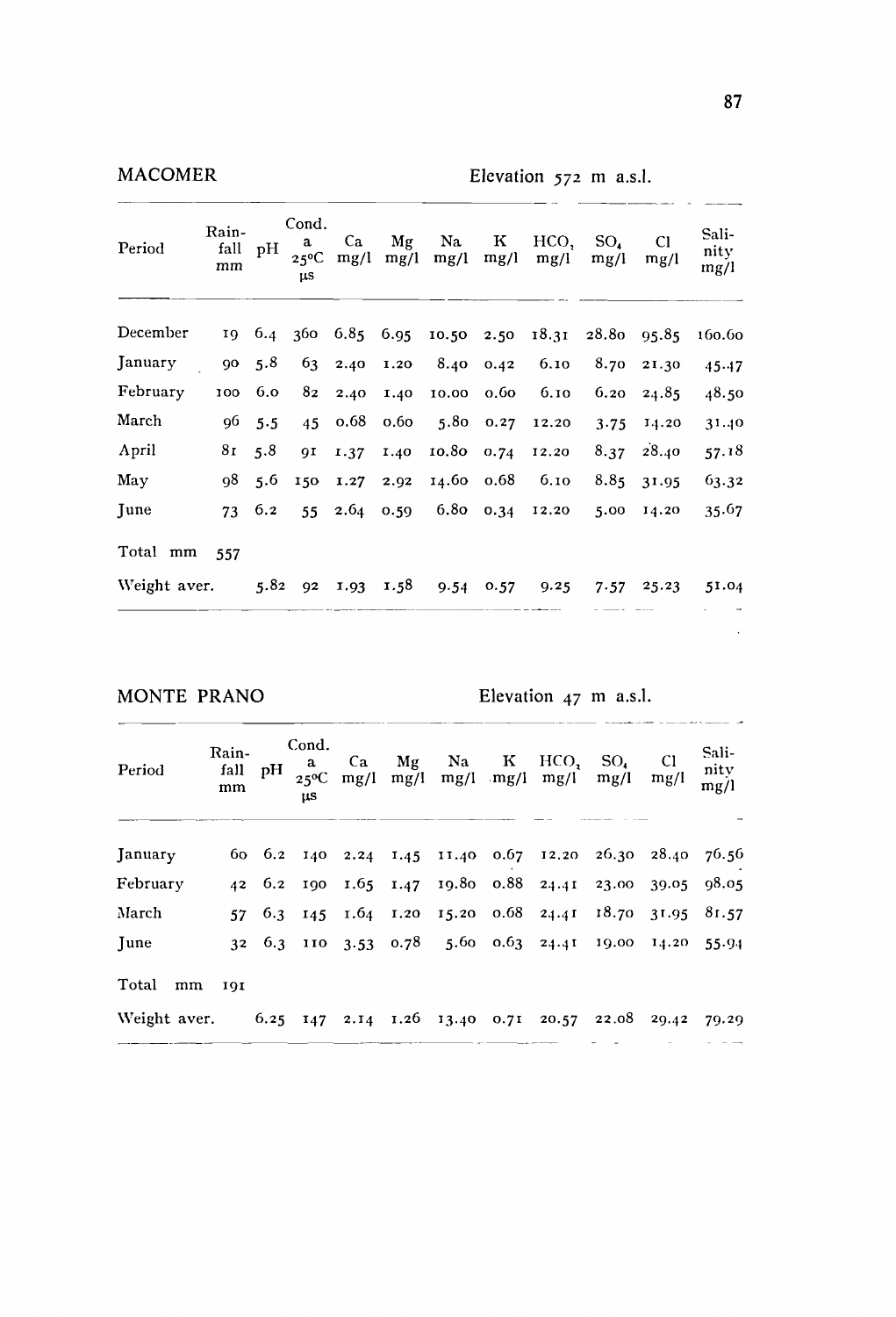| Period       | Rain-<br>mm | fall pH       | Cond.<br>a<br>$25^{\circ}C$<br><b>US</b> | Ca<br>mg/l | Mg | Na                          | $\mathbf{K}$ | HCO.<br>$mg/l$ mg/l mg/l mg/l mg/l           | SO <sub>4</sub> | C1<br>mg/l       | Sali-<br>nity<br>mg/l |
|--------------|-------------|---------------|------------------------------------------|------------|----|-----------------------------|--------------|----------------------------------------------|-----------------|------------------|-----------------------|
| Apri-may     | 100, 5.3    |               |                                          |            |    |                             |              | 48 1.25 0.70 4.80 0.28 6.10                  |                 | 4.60 14.20 28.88 |                       |
| June         |             | $32\quad 6.5$ |                                          |            |    |                             |              | 48 4.40 0.56 3.80 0.37 12.20 9.85 7.10 32.18 |                 |                  |                       |
| Total mm     | 132         |               |                                          |            |    |                             |              |                                              |                 |                  |                       |
| Weight aver. |             |               |                                          |            |    | 5.59 48 2.01 0.66 4.55 0.30 |              | 7.58                                         | 5.87            | 12.47 29.65      |                       |
| ٠            |             |               |                                          |            |    |                             |              |                                              |                 |                  |                       |

 $\overline{a}$ 

 $\ddot{\phantom{a}}$ 

ORISTANO Elevation 12 m a.s.I.

| Period       | Rain-<br>mm | fall pH       | Cond.<br>a<br>$25^{\circ}$ C<br>μs | Ca<br>mg/l                 | Mg<br>mg/l   | Na.<br>mg/l     | к<br>mg/l  | HCO,<br>mg/l                                            | SO.<br>mg/l     | Cl<br>mg/l      | Sali-<br>nity<br>mg/l |
|--------------|-------------|---------------|------------------------------------|----------------------------|--------------|-----------------|------------|---------------------------------------------------------|-----------------|-----------------|-----------------------|
| January      |             |               |                                    |                            |              |                 |            | 50 6.1 150 1.50 2.10 11.10 0.90 18.31 10.50 39.05 74.30 |                 |                 |                       |
| February     |             | $35\quad 6.0$ |                                    |                            |              |                 |            | 125 2.60 2.40 15.00 1.20 12.20                          | $11.25$ $31.95$ |                 | 70.50                 |
| March        | 37          | 5.8           |                                    | $65 \quad 0.84 \quad 0.88$ |              | 6.80 0.45 12.20 |            |                                                         |                 | 6.20 17.75      | 39.02                 |
| April        | 83          | 5.3           |                                    | $145$ $1.31$               | 2.40         | 19.40 0.88      |            | 6.10 15.00                                              |                 | 49.70           | 91.74                 |
| May          | 16          | 5.9           |                                    | 65 1.76 0.90               |              |                 |            | 4.60 0.75 12.20 10.12                                   |                 | 14.20           | 38.43                 |
| June         | 10          | 6.3           |                                    |                            | 85 4.66 1.00 |                 |            | 7.60 0.98 12.20 13.62                                   |                 | 17.75           | 51.71                 |
| Total mm     | 231         |               |                                    |                            |              |                 |            |                                                         |                 |                 |                       |
| Weight aver. |             | 5.74          | 122                                |                            | 1.64 1.92    | 13.38           | 0.85 11.33 |                                                         |                 | $10.94$ $35.74$ | 70.14                 |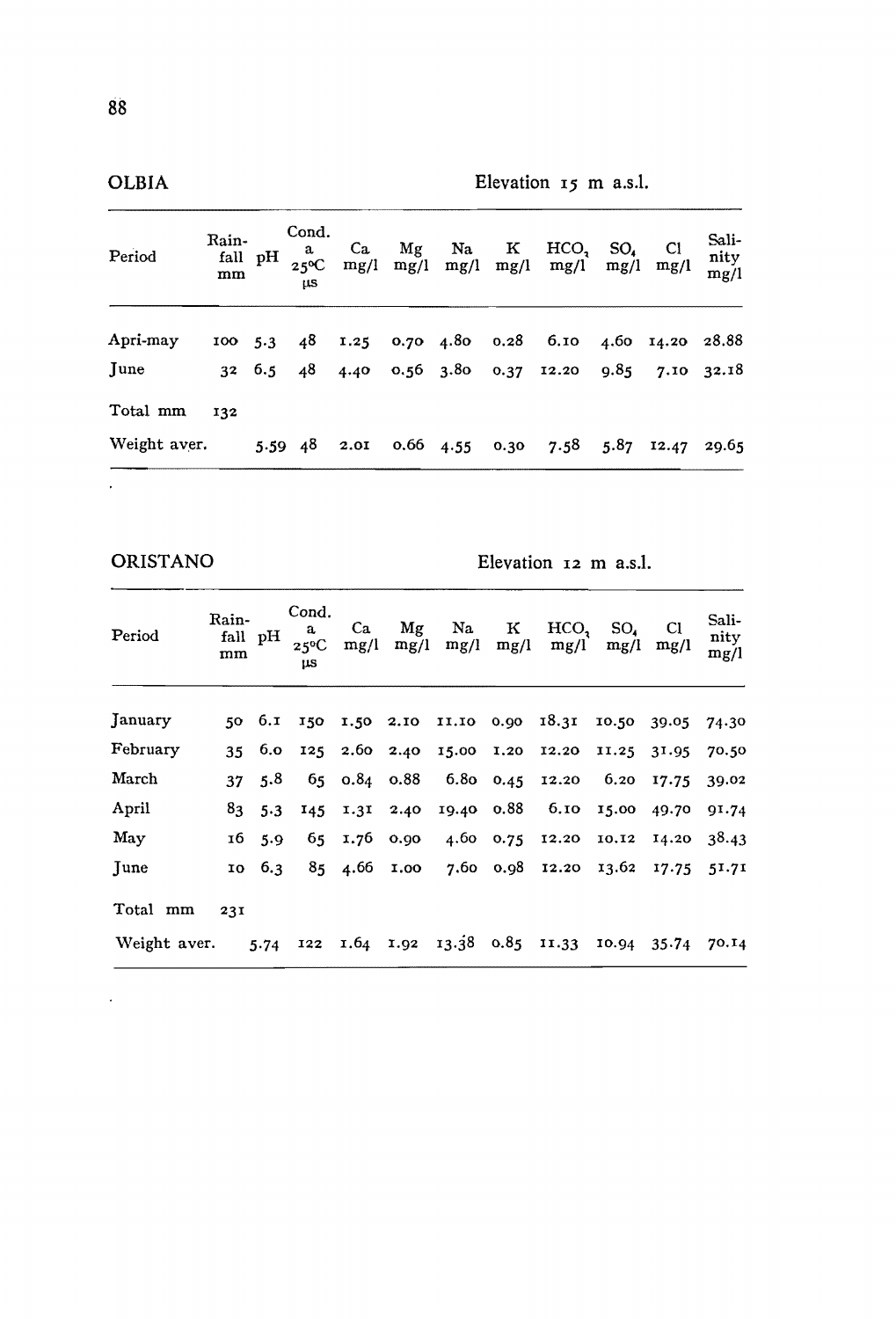| Period       | Rain-<br>fall<br>mm | pН   | Cond.<br>a<br>$25^{\circ}$ C<br>μS | Ca<br>mg/l | Μg<br>mg/l       | Na.<br>mg/l    | ĸ<br>mg/l | HCO,<br>mg/l | SO.<br>mg/l | CI<br>mg/l | Sali-<br>nity<br>mg/l |
|--------------|---------------------|------|------------------------------------|------------|------------------|----------------|-----------|--------------|-------------|------------|-----------------------|
| October      | $\mathbf{z}$        | 6.2  |                                    | 80, 7.35   | 0.75             | 4.05           | 0.90      | 24.41        | 23.30       | 17.75      | 66.30                 |
| November     | 57                  | 6.4  | 195                                | 5.95       | 3.04             | 10.70          | 1.25      | 12.20        | 19.25       | 49.70      | 95.99                 |
| December     | 68                  | 6,0  | 85                                 | 3.50       | 0.8 <sub>0</sub> | 9.00           | 0.38      | 12.20        | 10.12       | 21.30      | 51.20                 |
| January      | 148                 | 6.2  | 145                                | 4.40       | 1.78             | $14.60$ $0.81$ |           | 12.20        | 19.80       | 35.50      | 82.99                 |
| February     | 100                 | 6.r  | QI                                 | 2.43       | 1.01             | 9.20           | 0.50      | 12.20        | 9.70        | 21.30      | 50.24                 |
| March        | 45                  | 6.4  | 155                                | 4.83       | 2.00             | 15.00          | 0.93      | 24.4I        | 24.30       | 35.50      | 94.77                 |
| April        | 93                  | 6.4  | 120                                | 5.02       | 2.12             | 14.40          | 0.70      | 12.20        | 16.70       | 31.95      | 76.99                 |
| May          | 33                  | 6.5  | 95                                 | 8.80       | 0.83             | 5.80           | 1.19      | 18.31        | 8.85        | 17.75      | 52.34                 |
| Total mm     | 555                 |      |                                    |            |                  |                |           |              |             |            |                       |
| Weight aver. |                     | 6.24 | 126                                | 4.47       | 1.68             | II.89 0.75     |           | 13.60        | 15.78       | 30.71      | 72.08                 |

SOS CANALES Elevation 713 m a.s.l.

| Period                                           | Rain-<br>mm | fall pH | Cond.<br>a<br>μS | Ca<br>$25^{\circ}$ C mg/l | Mg<br>mg/l | Na<br>mg/l                     | K<br>mg/l | HCO.<br>mg/l                   | $SO_{4}$<br>mg/l | Cl<br>mg/l  | Sali-<br>nity<br>mg/l |
|--------------------------------------------------|-------------|---------|------------------|---------------------------|------------|--------------------------------|-----------|--------------------------------|------------------|-------------|-----------------------|
| November                                         |             | 60 6.4  |                  |                           |            |                                |           | 98 1.50 1.20 7.35 0.49 12.20   |                  | 10.37 28.40 | 55.41                 |
| December                                         |             | 60 6.7  |                  |                           |            |                                |           | 150 2.75 3.10 13.80 1.10 18.31 | 11.37            | 46.15       | 87.42                 |
| January                                          | 95          | 6.4     |                  |                           |            |                                |           | 89 2.60 1.40 8.20 0.80 12.20   | 10.00            | 24.85       | 53.95                 |
| February                                         |             | 89, 6.1 | 98               |                           |            | 1.32 1.25 10.40                |           | $0.63$ 12.20                   | 6.60             | 24.85       | 51.15                 |
| March                                            | 59.         | 6.3     |                  |                           |            | 185 1.53 3.00 24.10 1.17 24.41 |           |                                | 11.25            | 53.25       | 106.50                |
| April                                            |             | 158 6.9 |                  | 85 4.58                   |            | 1.45 10.40                     |           | $0.65$ 24.41                   | 4.25             | 24.85       | 58.38                 |
| May                                              | 27          | 6.4     |                  |                           |            |                                |           | 62 1.52 0.62 5.00 1.52 18.31   |                  | 3.30 14.20  | 35.31                 |
| Total mm                                         | - 548       |         |                  |                           |            |                                |           |                                |                  |             |                       |
| Weight aver. 6.51 106 2.96 0.68 11.26 0.80 18.01 |             |         |                  |                           |            |                                |           |                                |                  | 7.78 28.95  | 62.48                 |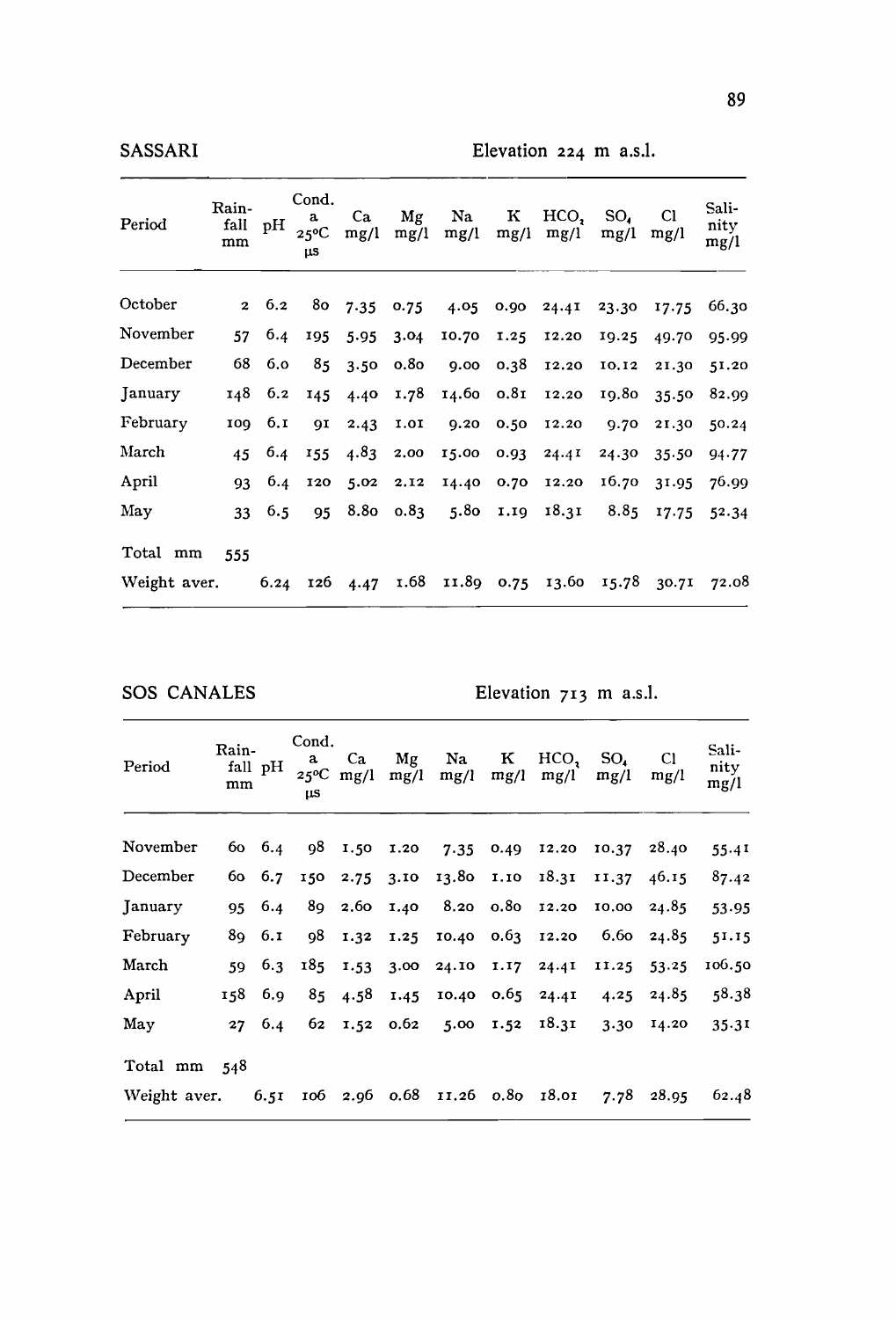| Elevation $r5$ m a.s.l. |  |  |  |  |
|-------------------------|--|--|--|--|
|-------------------------|--|--|--|--|

| Period                  | Rain-<br>fall<br>mm | рH     | Cond.<br>a<br>$25^{\circ}$ C<br>IIS. | Ca.<br>mg/l   | Mg<br>mg/l        | $\rm Na$                               | $\mathbf{K}$     | HCO, SO <sub>4</sub><br>$mg/l$ mg/l mg/l | mg/l  | C1<br>mg/l             | Sali-<br>nity<br>mg/l |
|-------------------------|---------------------|--------|--------------------------------------|---------------|-------------------|----------------------------------------|------------------|------------------------------------------|-------|------------------------|-----------------------|
| January                 |                     |        |                                      |               |                   | 100 6.4 105 5.40 1.80 11.40 1.20 12.20 |                  |                                          | 9.00  |                        | $24.85$ 59.75         |
| February                |                     | 75 6.6 |                                      | 135 9.20 2.00 |                   | 12.00 1.20                             |                  | 24.4I                                    | 15.00 | 31.95                  | 83.55                 |
| March                   | 74                  | 6.5    | 97                                   | 5.90          | 0.93              | 7.20                                   | 0.85             | 30.51                                    | 4.80  | 17.75                  | 52.69                 |
| April                   | 40                  | 6.4    | 80.                                  | 3.90          | 0.85              |                                        | $5.80\quad 0.68$ | 30.5I                                    | 5.00  | 17.75                  | 49.24                 |
| ${\rm M}{\rm a}{\rm v}$ |                     | 53 7.0 | 70                                   |               | $3.30 \quad 0.66$ |                                        | 3.80 0.50        | 18.31                                    |       | 4.60 14.20 36.21       |                       |
| Total<br>mm             | 342                 |        |                                      |               |                   |                                        |                  |                                          |       |                        |                       |
| Weight aver.            |                     | 6.56   | $101.5$ $5.84$ $1.36$                |               |                   |                                        |                  | 8.79 0.95 21.93                          |       | $8.25$ $22.38$ $58.54$ |                       |

#### **RESULTS**

The first observation we can make on Table  $\alpha$  regards the variations in concentration of all the parameters under study; these variations can be noted both within the same station and between different stations, with extreme oscillations of  $92\%$  (calcium value at Fertilia, and magnesium at Macomer).

This phenomenon would suggest that a rather long research period is required (at least 3 years) to give a real statistical validity to the data processing and also to individuate, as approximatively as possible, the sources of pollution. The origin of this pollution is not only tied to aerosols but also to the gas and smoke discharged from industries, and the combustion and decay of organic matter.

However, from our first study of the results it would seem that the saline content definitely decreases from west to east; this phenomenon may be explained by the fact that most of the rainfall comes from the west so that the quantity of salts discharged into the atmosphere gradually decreases as the rain moves towards the eastern side of the island.

Figure 2 is a semi-logarithmic diagram of the average trends of the saline contents in all the stations. We can also note the differences and relationships between the different ions under study. The waters are prevalently chloride-alkaline, the percentage of this salt varying between 53 and 70% of the total.

The maximum value for the sulphuric ion is found at Mt. Pranu, probably because this station is near an industrial centre, while the maximum for the bicarbonate ion is at Fertilia  $(26.81 \text{ mg/l})$ .

**TORRALBA**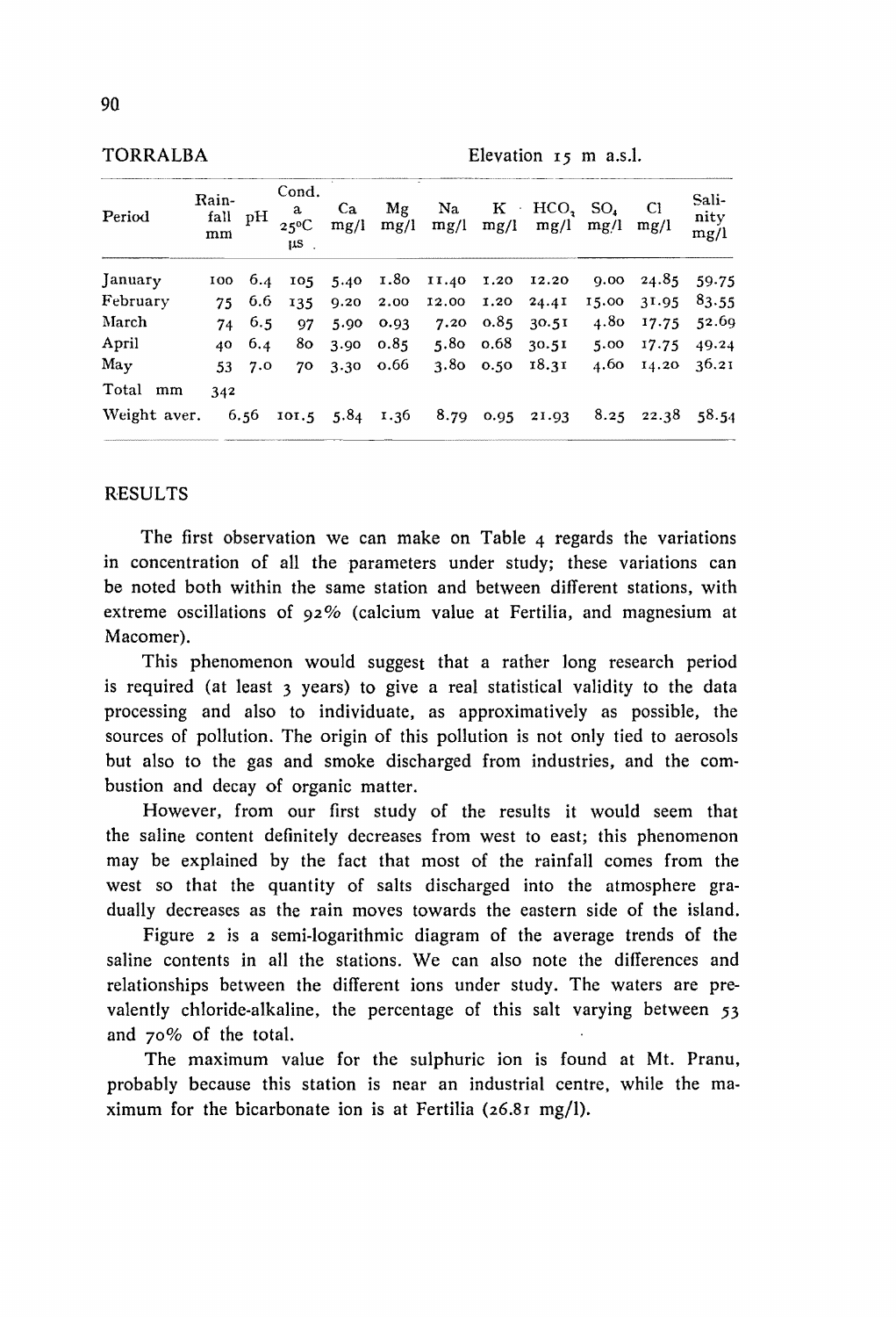Determination of the isotopic abundance of the  $SO<sub>4</sub>$  ion may, as deseribed in the literature (CORTECCI and LONGINELLI, 1970; CORTECCI, 1976) indicate the eontribution of 5 of industriaI origin (oiI and eoal eombustion).



Fig. 2 - Ionie composition of precipitations.

Figure 3 shows the areal distribution (contour lines obtained by interpolation) of the saline eontents and ions under study. The isohalines confirm the tendency for the minimum values to lie aroud the Catena del Marghine, as the values follow the preferential directions closely related to the prevailing winds and the trend of the morphological highs.

Taking the results from all the stations month by month (Table 5), we can see that all the ions differ in behaviour, with the exception of the calcium, sodium and chlorine ones.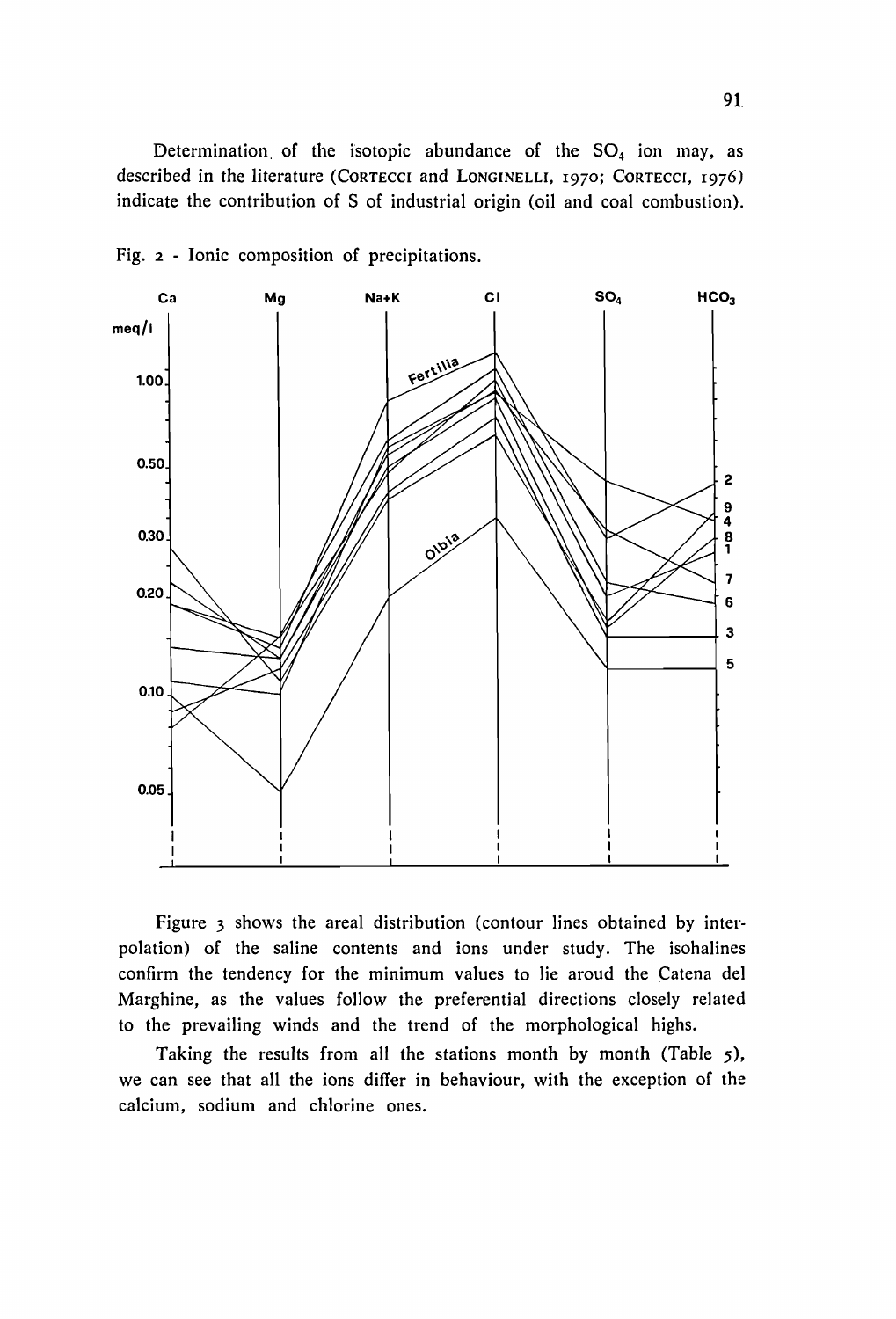Fig. 3 - Areal distribution of salinity and the ions  $(Ca + Mg)$ ,  $(Na + K)$ , Cl,  $SO_4$  and  $HCO_3$  (mg/l) in the precipitations.



In fact, Figure 4 shows that the  $SO_4$  and  $HCO_3$  values tend slightly to decrease from December to June. The potassium value is fairly constant while magnesium, chiorine and sodium are at their maximum in the period with the greatest intensity of precipitations.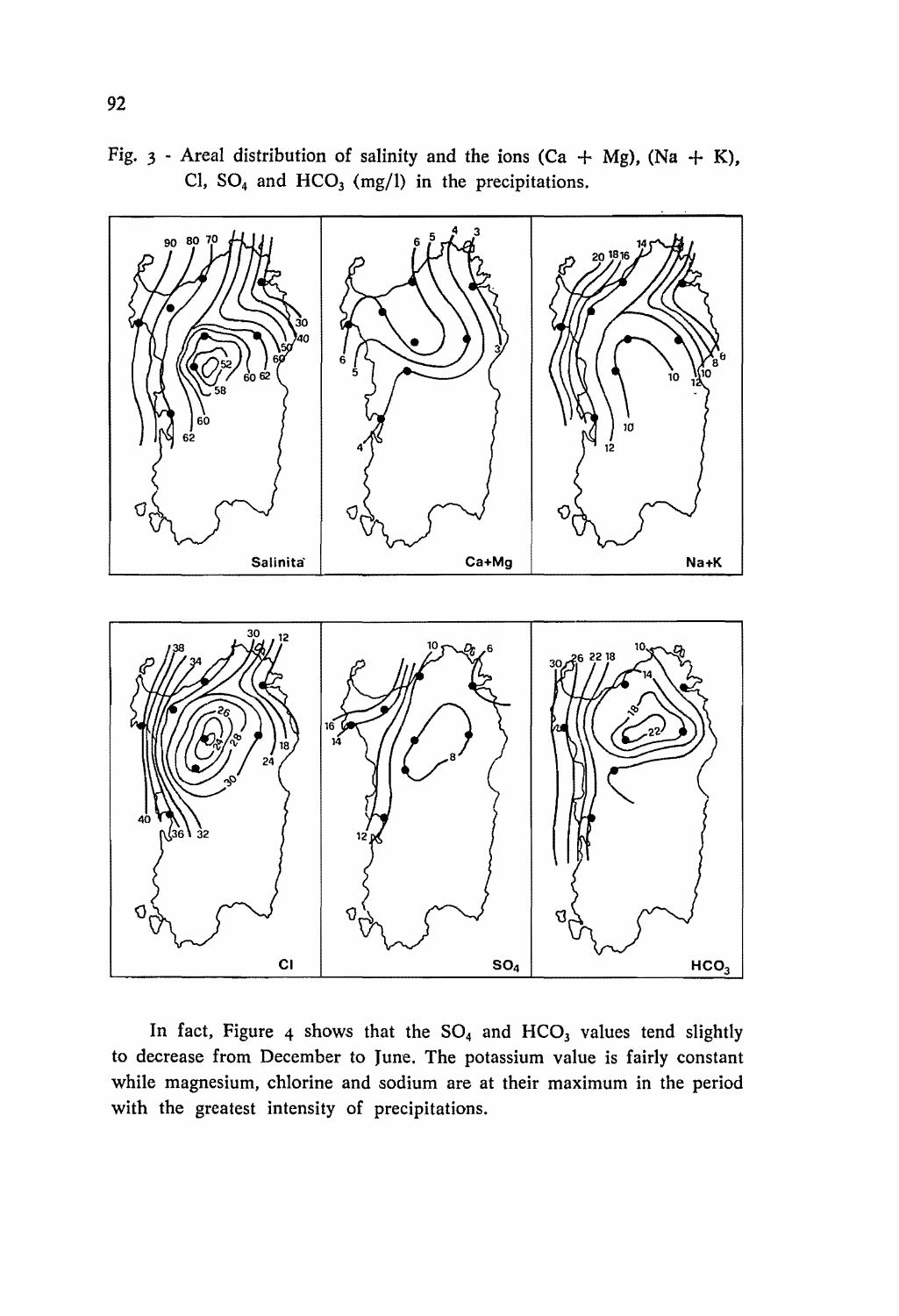| No.            | Stat. Month fall                        | Rain-<br>mm | pН            | Cond.<br>a<br>$25^{\circ}$ C<br>μs | Ca<br>mg/l       | Μg<br>mg/l   | Na<br>mg/l       | к<br>mg/l    | HCO,<br>mg/l | SO.<br>mg/l | C1<br>mg/l | Sali-<br>nity<br>mg/l |
|----------------|-----------------------------------------|-------------|---------------|------------------------------------|------------------|--------------|------------------|--------------|--------------|-------------|------------|-----------------------|
|                | 1 October                               |             | $2\quad 6.20$ |                                    |                  | 80 7.35 0.75 | 4.05             |              | $0.95$ 24.41 | 23.30       | 17.75      | 66.30                 |
| $\mathbf{2}$   | Novem.                                  | II7         | 6.40          |                                    | 145 3.67 2.10    |              | 8.98 o.86        |              | 12.20        | 14.70       | 38.78      | 75.18                 |
| $\overline{4}$ | Decem.                                  | 230         |               | $6.40$ $132$ $3.54$ $2.21$         |                  |              | 10.25 0.89 16.50 |              |              | 11.84       | 37.78      | 74.77                 |
|                | 8 Jaunary 661 6.21 123 3.58 2.74        |             |               |                                    |                  |              | 11.67 0.85 13.75 |              |              | 14.08       | 30.63      | 69.42                 |
|                | 8 February 630 6.17 120 3.75 1.76 12.97 |             |               |                                    |                  |              |                  | $1.03$ 16.16 |              | 11.99       | 29.47      | 69.06                 |
| 8              | March                                   | 468         | 6.12          |                                    | $107 \quad 2.38$ | 1.29 11.10   |                  | 0.68         | 21.90        | 9.32        | 25.69      | 61.41                 |
| 8              | April                                   | 638         | 6.13          |                                    | $106$ $3.11$     | 1.70         | 12.60 0.74       |              | 15.78        | 9.20        | 31.01      | 66.26                 |
| 7              | May                                     | 398         | 6.44          | 102                                | $2.65$ 1.93      |              | 13.33            |              | 0.97 15.80   | 8.68        | 29.97      | 65.42                 |
| 6.             | June                                    | 174         | 6.38          |                                    | 79 5.25          | 0.79         | 6.37             | 0.72         | 15.57        | 10.38       | 14.30      | 45.59                 |

Table 5 - Average monthly results for all stations

Calcium deserves separate consideration in that it apparently behaves quite the opposite to the Mg, Na and Cl ions.

It is reasonably clear that these elements can be hypothesized of marine origin, although no support can be obtained for this from the correlation of the values from the individual stations and their distance from the sea; the insular nature of this region, in fact, causes microclimatic variations that prevent this type of correlation.

One rather interesting aspect of the problem arises in Table 6; i.e., the Kg/Ha values occur in each station on average each year. These values are very high, especially for sodium and chlorine. The figures relative to these ions are twice or three times the other values found in other stations of Italy.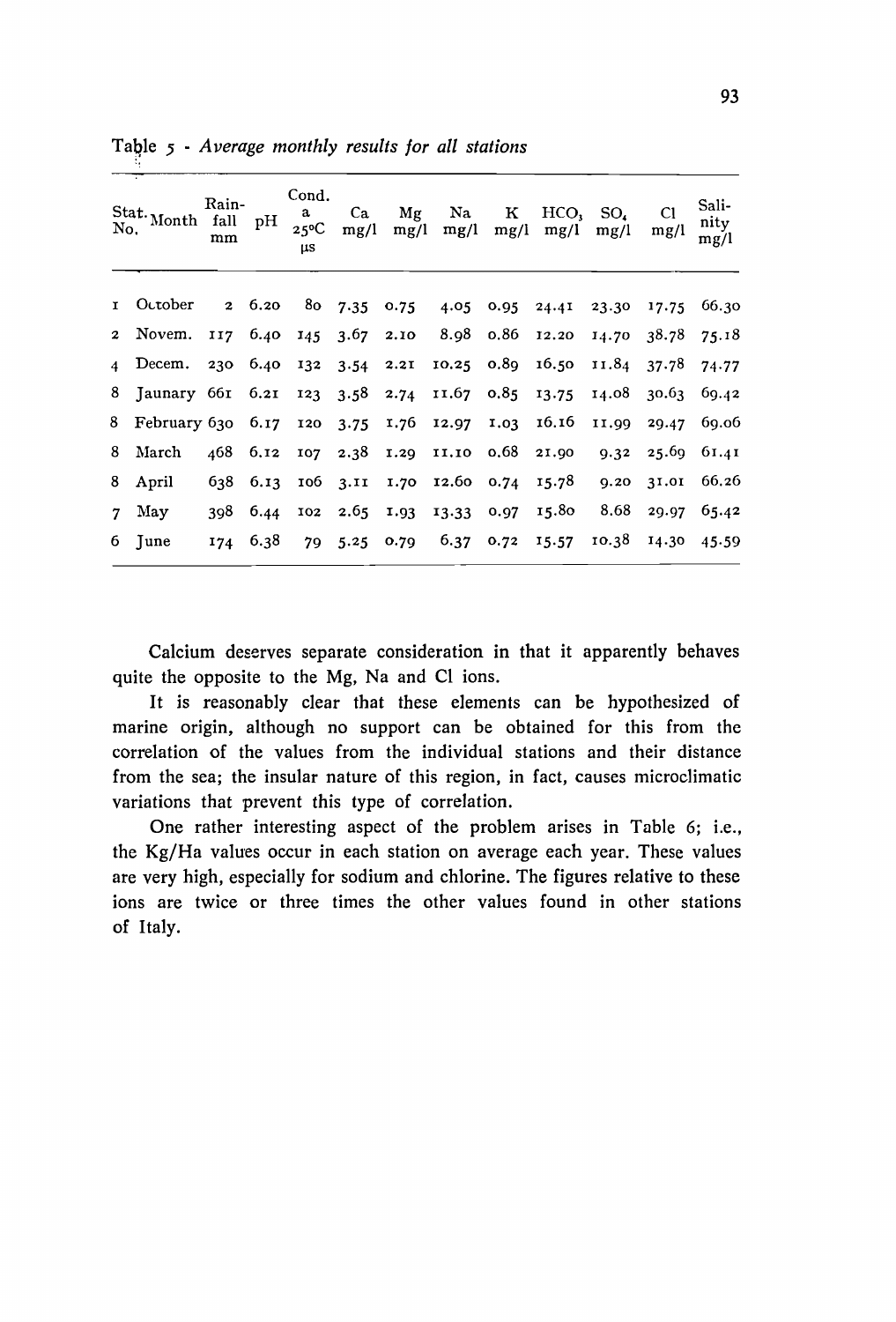

Fig. 4 - Variation of ions during observation period (meq/l).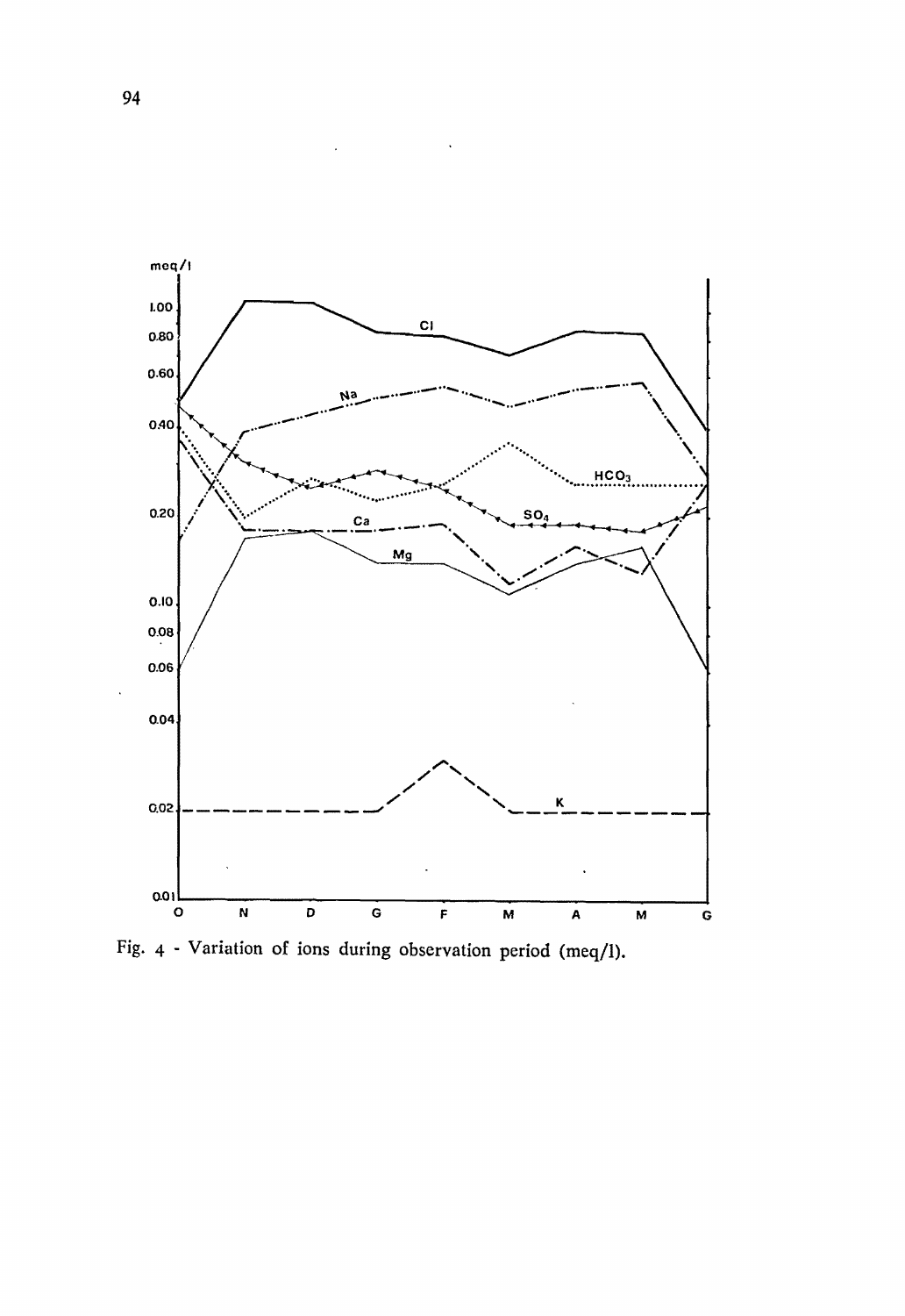| <b>Stations</b> | Precip.<br>∙ mc/ha | Ca <sub>1</sub><br>kg/ha | Mg<br>kg/ha | Na.<br>kg/ha | к<br>kg/ha | HCO.<br>kg/ha | SO.<br>kg/ha | CI<br>kg/ha |
|-----------------|--------------------|--------------------------|-------------|--------------|------------|---------------|--------------|-------------|
| Codaruina       | 4710               | 18.13                    | 8.85        | 61.70        | 4.85       | 77.95         | 45.64        | 155.67      |
| Fertilia        | 6560               | 25.72                    | 11.22       | 116.05       | 9.64       | 175.87        | 95.19        | 259.64      |
| Macomer         | 8480               | 16.37                    | 13.40       | 80.90        | 4.83       | 78.44         | 64.19        | 213.95      |
| Monte Prano     | 6030               | 12.90                    | 7.60        | 80.80        | 4.28       | 124.04        | 133.14       | 177.40      |
| Olbia           | 6550               | 13.17                    | 4.32        | 29.80        | 1.97       | 49.65         | 38.45        | 81.68       |
| Oristano        | 5810               | 9.53                     | 11.16       | 77.74        | 4.94       | 65.83         | 63.56        | 207.65      |
| Sassari         | 5960               | 26.64                    | 10.01       | 70.86        | 4.47       | 81.06         | 94.05        | 183.03      |
| Sos Canales     | 6010               | 17.79                    | 4.09        | 67.67        | 4.81       | 108.24        | 46.76        | 173.99      |
| Torralba        | 8040               | 46.95                    | 10.93       | 70.67        | 7.64       | 176.32        | 66.33        | 179.94      |

Table  $6$  - Annual contents (Kg/Ha) of the studied ions in all stations

Table 7 shows, for each station, the enrichment factors of the ions examined with respect to Mediterranean sea-water. (\*)

These values are ratehr high compared to other Italian zones and differ from one zone to the next. This phenomenon could be related to the insular conditions we have already mentioned, to the presence of industrial activities near the pluviometric stations and the combustion products of central heating in the cities.

| Ca    | Mg               | Na               | ĸ    | HCO,   | SO.  | C <sub>1</sub>       |
|-------|------------------|------------------|------|--------|------|----------------------|
| 5.52  | 0.85             | 0.71             |      | 71.42  | 2.09 | 1.00                 |
| 4.71  | 0.64             | 0.8 <sub>0</sub> | 1.85 | 96.71  | 2.62 | 1.00                 |
| 8.85  | 0.6 <sub>I</sub> | o.86             | 1.20 | 122.71 |      | 1.00                 |
| 3.46  | 0.64             | 0.82             | 1.21 | 99.88  |      | 1.00                 |
| 7.67  | 0.79             | 0.66             | 1.20 | 86.84  |      | 1.00                 |
| 2.18  | 0.8 <sub>0</sub> | 0.67             | 1.10 | 45.28  | 2.19 | 1.00                 |
| 6.93  | 0.8I             | 0.70             | 1.22 | 63.26  | 3.67 | 1.00                 |
| 4.87  | 0.35             | 0.70             | 1.38 | 88.87  | 1.92 | 1.00                 |
| 12.42 | 0.91             | 0.7I             | 2.12 | 139.98 | 2.63 | 1.00                 |
|       |                  |                  |      | 1.55   |      | 2.5I<br>5.36<br>3.36 |

Table 7 - Enrichment factors in the precipitations

(\*) The analytical values of the Mediterranean sea-water were obtained by multiplying the data given Table 2 by a coefficient of I.I. The latter is obtained from the ratio between the chlorine value of the Mediterranean Sea and Ocean chlorine (21.220/19.370) (MACCHI G. et. al., 1969).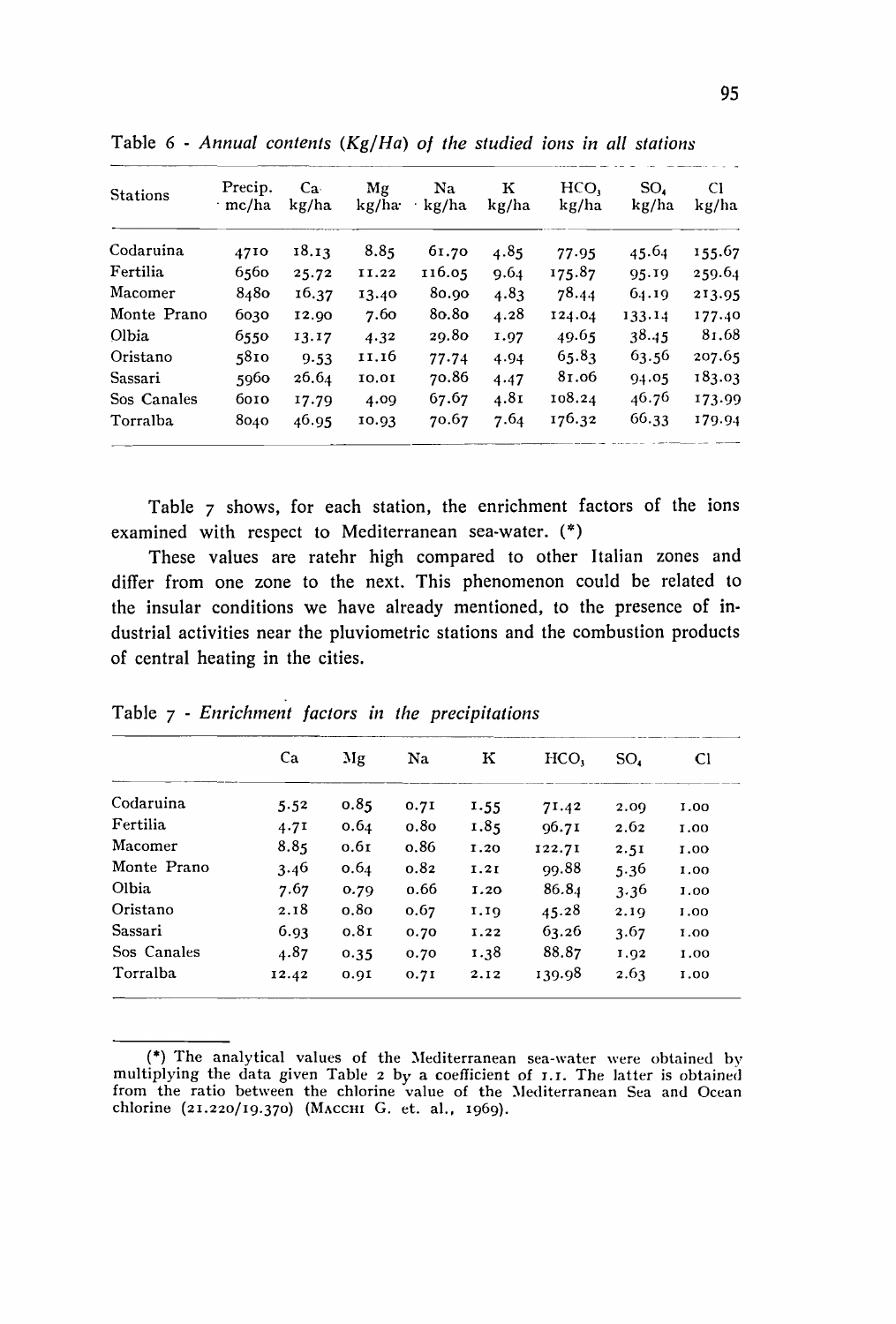# RIASSUNTO

In questa nota vengono esaminati i risultati delle anglisi delle acque di precipitazione di 9 stazioni pluviometriche della Sardgena. I campioni sono stati prelevati con periodicità mensile nell'arco di un anno.

I contenuti salini risultanti hanno mediamente valori piuttosto alti variabili tuttavia di mese in mese e di stazione in stazione. Si è potuto notare una variazione decrescente procedendo da Ovest ad Est in relazione ai venti dominanti dell'Isola. Elevata si è rilevata la concentrazione media di Cl e SO<sub>4</sub>.

#### ABSTRACT

The analysis of the saline contents of the precipitations in some stations in Sardinia are given. The waters samples were collected monthly in nine stations for a year. The analysis revealed that all the ions studied have rather high average values and that they vary considerably both in space and time. The values were also noted to decrease from west to east in correlation with the predominating winds on the island (Fig. 3). The average concentration of Cl and  $SO_4$  was very high (180 and 71 kg/ha respectively).